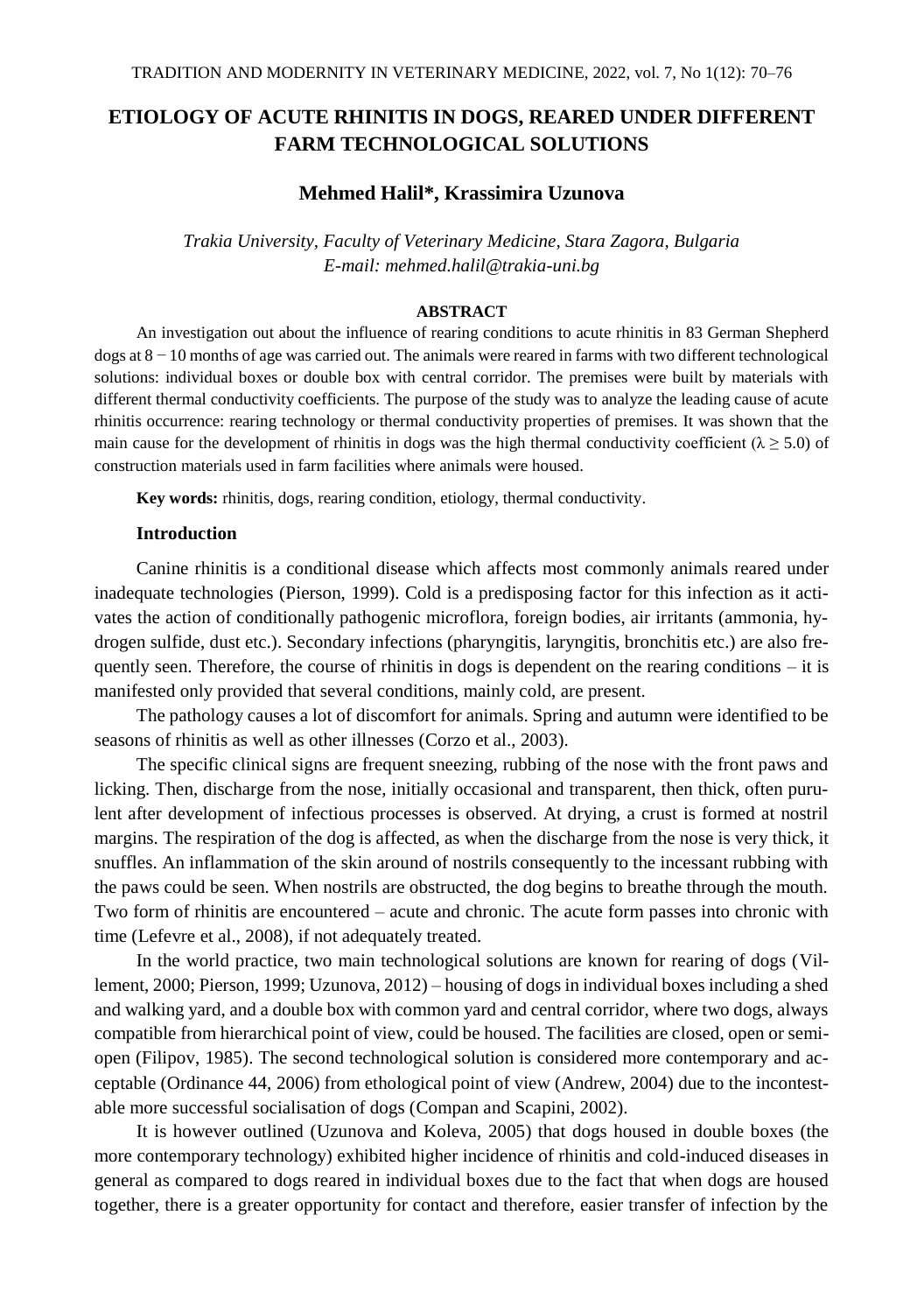airborne route. Other researchers (Cadore, 1999) believe that materials used for construction of boxes and their thermal conductivity coefficients were more important than the technology (Stoyanchev and Uzunova, 1999). The review of the literature gives rise to the following question about rhinitis etiology, so far remaining unsolved – which is the more important cause for appearance of the disease – the rearing technology or the quality of building materials from which the premises were made?

The purpose of the study was to analyze the leading cause of acute rhinitis occurrence in dogs: rearing technology or thermal conductivity properties of premises.

## **Materials and methods**

Studies were performed in the autumn in four farms (located in Sofia and Plovdiv) – kennels with various technological rearing solutions, housing German Shepherd dogs used for military purposes. The dogs were 83, 8 to 10 months of age, all male, distributed as followed:

Farm No  $1 - 20$  male dogs;

Farm No  $2 - 25$  male dogs;

Farm No  $3 - 18$  male dogs;

Farm No  $4 - 20$  male dogs.

The methods used for diagnosis of the disease and identification of its etiology were:

1. Ethological investigation of dogs confirmed to suffer from rhinitis – 7 specific behavioural activities – 48-hour observation (feeding, drinking, locomotion, rest, curiosity, anxiety, depression) using the visual chronometric method and scoring according to 2- and 3-point scoring system (this system for evaluation is also utilized in other fields, for instance for evaluation of dogs intelligence). The behavioural activities of study subjects were recorded with a video camera.

2. Frequency table analysis

3. Veterinary medical inspection and evaluation of the four kennels – using special check-lists which include all elements of dogs' development (farm location, number of animals, veterinary activities, feeding, drinking, cleaning etc.). The data from the evaluation will be presented in the results section.

The used methods were compliant with animal welfare requirements.

### **Results**

The studied dogs were confirmed to be affected by acute seasonal rhinitis of unknown etiology:

- $-$  Farm No  $1 6$  dogs;
- $-$  Farm No 2 9 dogs
- Farm No  $3 7$  dogs;
- Farm No  $4 2$  dogs.

Total number of dogs with rhinitis  $-24$ .

The disease was classified as seasonal, as it was always observed during the transitory seasons – spring and autumn, for the third time in farms 1 and 2 and for the second time in farms 3 and 4.

At farms 1 and 2 the dogs were reared outdoor in individual boxes (sheds with yards) with concrete floor, walls and roof covered with asbestos tiles (thermal conductivity coefficient  $\lambda$ =5.24 kJ/ m<sup>3</sup>.h.∘C) without ceiling, facing south. No bedding materials were used, only wooden slats from processed wood ( $\lambda = 0.34$  kJ/ m3.h.∘C), placed on the box floors. The partitions between the boxes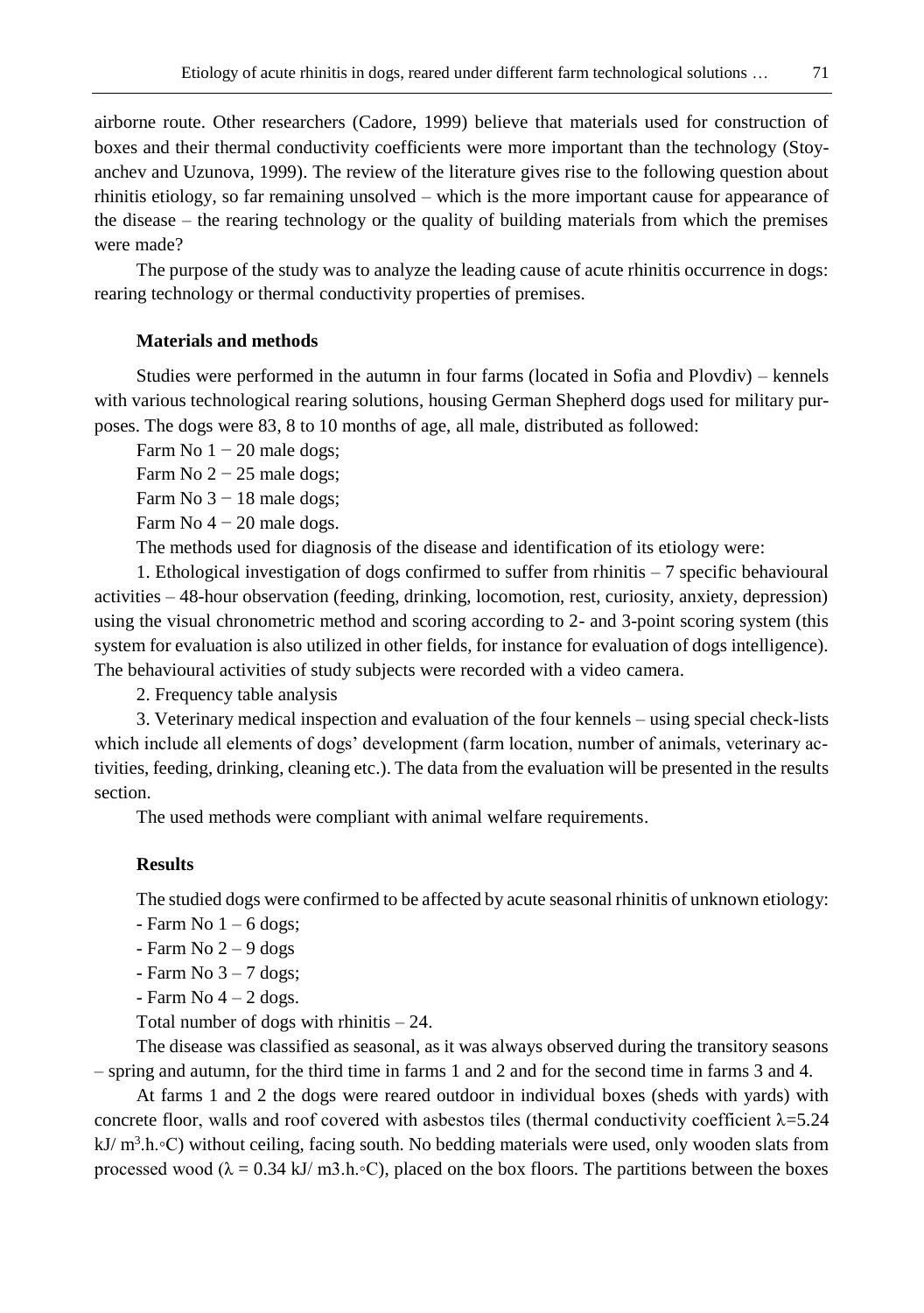were made by metal tubes. At present, this is still the most common technological solution for rearing of dogs in the world.

At farm No 3, dogs were also reared in double boxes with a common central corridor in an open premise, facing south, concrete boxes without ceiling, but only covered with waved asbestos tiles. The partitions were of metal tube elements, and the floor was bedded with bitumen-treated wooden shavings ( $\lambda = 0.46$  kJ/ m3.h.∘C).



**Figure 1: Farm № 1and 2.**



**Figure 2: Farm № 3**

At farm No 4, the animals were reared in individual boxes, outdoor, but built from brick ( $\lambda =$ 1.89 kJ/m3.h.◦C) floor, walls and roof without ceiling covered with brick tiles (λ = 2.10 kJ/m3.h.◦C/.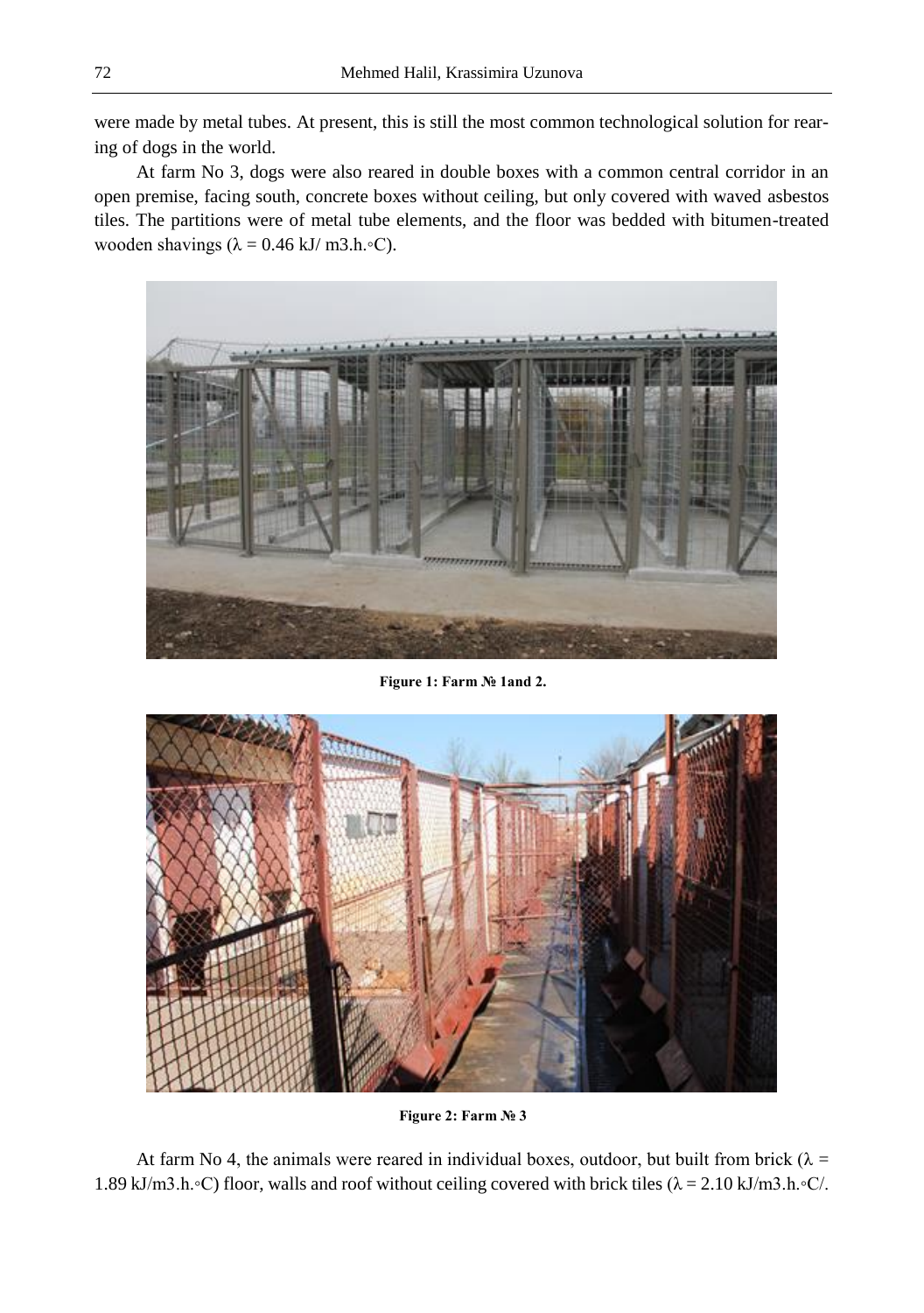The partitions between the boxes were from masonry for the solid part (h=100 cm;  $\lambda = 2.10 \text{ kJ/m}$ ) m3.h.∘C) and metal tube grid (h=70 cm/. The floor was bedded with straw ( $\lambda = 0.17$  kJ/ m3.h.∘C/.

The area necessary for a German Shepherd dog was  $3.5 \text{ m}^2$  for the shed and 6 m<sup>2</sup> for the walking yard.

At all farms, feed was offered manually, once daily, in inoxidable inox plates with rounded margins to preserve dogs from injury. Water was also offered in inoxidable inox plates with rounded margins, heavy enough to presebt their turning up and water spilling (farms 1, 2 and 3).

The results from ethological monitoring of dogs affected by rhinitis are described in Table 1.

| Feeding | <b>Drinking</b> | Locomotion | Rest | Anxiety | <b>Depression</b> |
|---------|-----------------|------------|------|---------|-------------------|
|         |                 |            |      |         |                   |
|         |                 |            |      |         |                   |
|         |                 |            |      |         |                   |
|         |                 |            |      |         |                   |

**Table 1: Characteristics of the behaviour of dogs affected by acute rhinitis**

*Legend: 0 points – lack of behavioural activity; 1 point – weak behavioural activity; 2 points – intermediate behavioural activity; 3 – strong behavioural activity*



**Figure 3: Dog with acute form of rhinitis**

Only at farm 3, which differed by its technological solution (double box, yard and central corridor), drinking was performed through one source of water per four boxes.

All four farms were located at appropriate places (4 to 8 km) from settlements, industrial enterprises, other farms, railroads and highways.

The location of premises was at sunny, dry places, protected from higher air movement velocities (more than 0.3 m/s).

Dogs were reared outdoor, i.e. their environment was characterized with uncontrolled microclimate.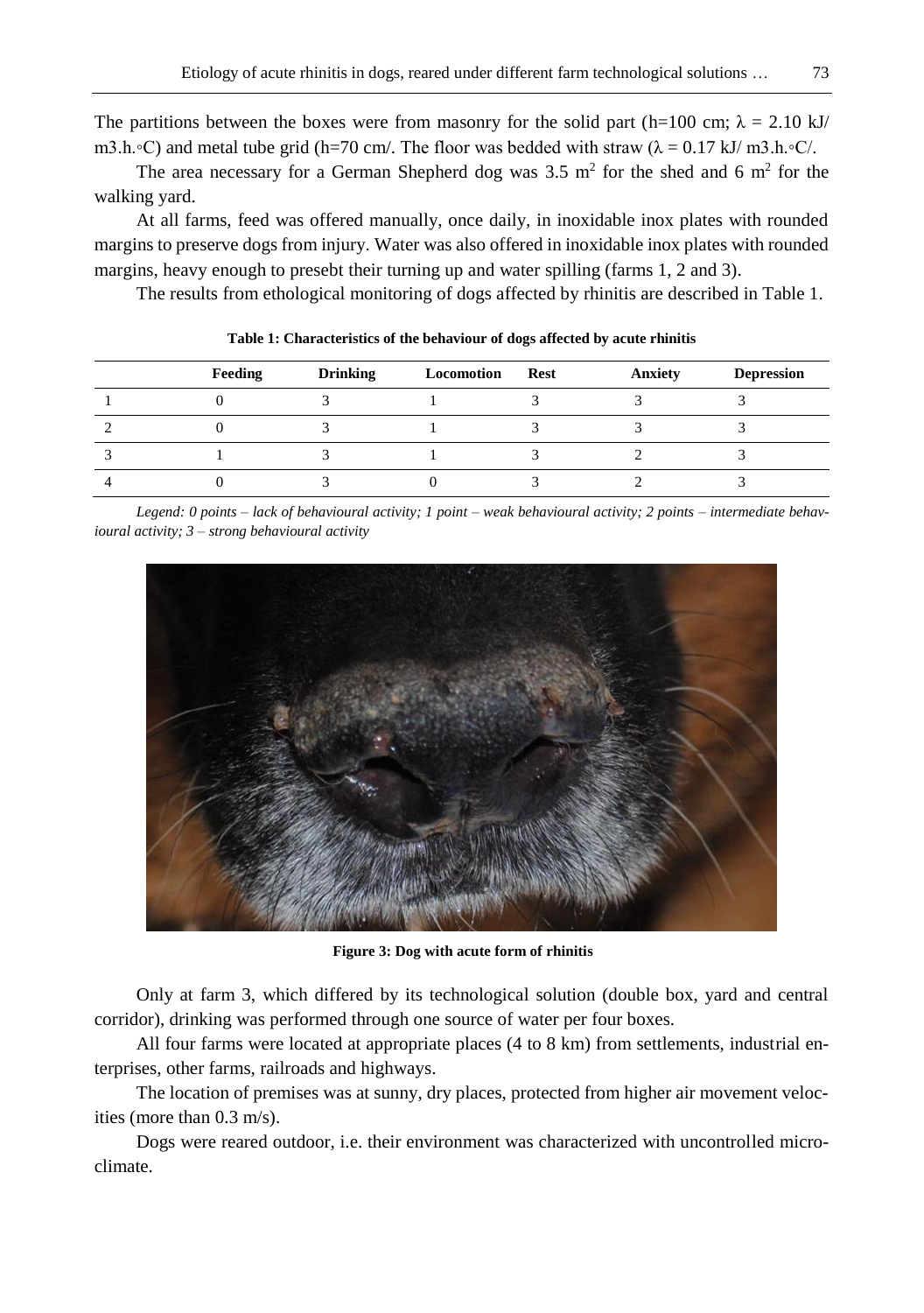All elements needed for rearing of dogs in kennels were available – a kitchen with refrigerators for storage of foods, warm water, quarantine room, hospital ward, storehouses, premise for the personnel. Only a maternity ward and a carcass collection site were not present.

The yards for walk of dogs at all farms were with areas between 50 and 65  $m^2$ , with wellmaintained grass, fenced and located at the lowest part of farms.

The cleaning of manure was done on a daily basis, manually, in the afternoon. Excreta were stored in cemented rectangular manure pits with a capacity of 1500 L faeces (for 20 dogs, according to farms' capacity).

All dogs were microchipped with the respective identification number.

Veterinary activities such as disinfection, disinsection, deratisation, vaccinations, and treatment against parasites) were duly realized as required.

Dead animals were transported to incinerators with a specialised vehicle. At farms, neither necropsy nor burying of dead bodies was practiced.

#### **Discussion**

The results of the study indicated that all four farms were consistent with veterinary hygienic requirements with respect to:

1. Location vs settlements, other farms, factories, enterprises;

2. Structure – all necessary premises for rearing working dogs in a kennel without breeding were available. That is why a maternity ward was lacking.;

3. Technological solutions (rearing systems) – at farms No 1, 2 and 4 the animals were housed according to the most commonly used technological solution used so far in almost all countries with developed cynology. Only farm No 3 was an exception, as an avant-garde, modern but still rarely encountered housing system was adopted here – a double box with common yard and central corridor. Previous studies of ours have shown that it is still hardly accepted by farms due to insufficient information about the ethological status of dogs. All pairs of digs were hierarchically compatible to avoid any behavioural pathology.

This is the most contemporary technological solution for rearing of dogs regardless of their breed, despite that the need for further research was mentioned.

4. Feeding and provision of water were compliant with veterinary hygiene standards;

5. There were no deviations in walking activity of dogs, as the construction of walking areas corresponded to veterinary norms. Everywhere, the covering was from grass, which is not erroneous but presumes the development and presence of parasites, insects, especially at higher air humidity. Therefore, seas sand or special tiles with low thermal conductivity coefficients are preferred for that purpose.

6. Microclimatic parameters did not show any deviations from the reference values.;

7. Prophylaxis was duly performed.

8. The hygiene, manure cleaning, disinfection, disinsection and deratisation were as per the veterinary norms.

9. The results from Table 1 show that feeding of dogs was most substantially affected. This is logical taking into consideration that anorexia, according to ethology science, is one of the first signs of developing pathology. Our results confirmed this statement beyond any doubt. A partial to almost entire loss of appetite was established. (0−1 points).

Water drinking remained unaffected (3 points);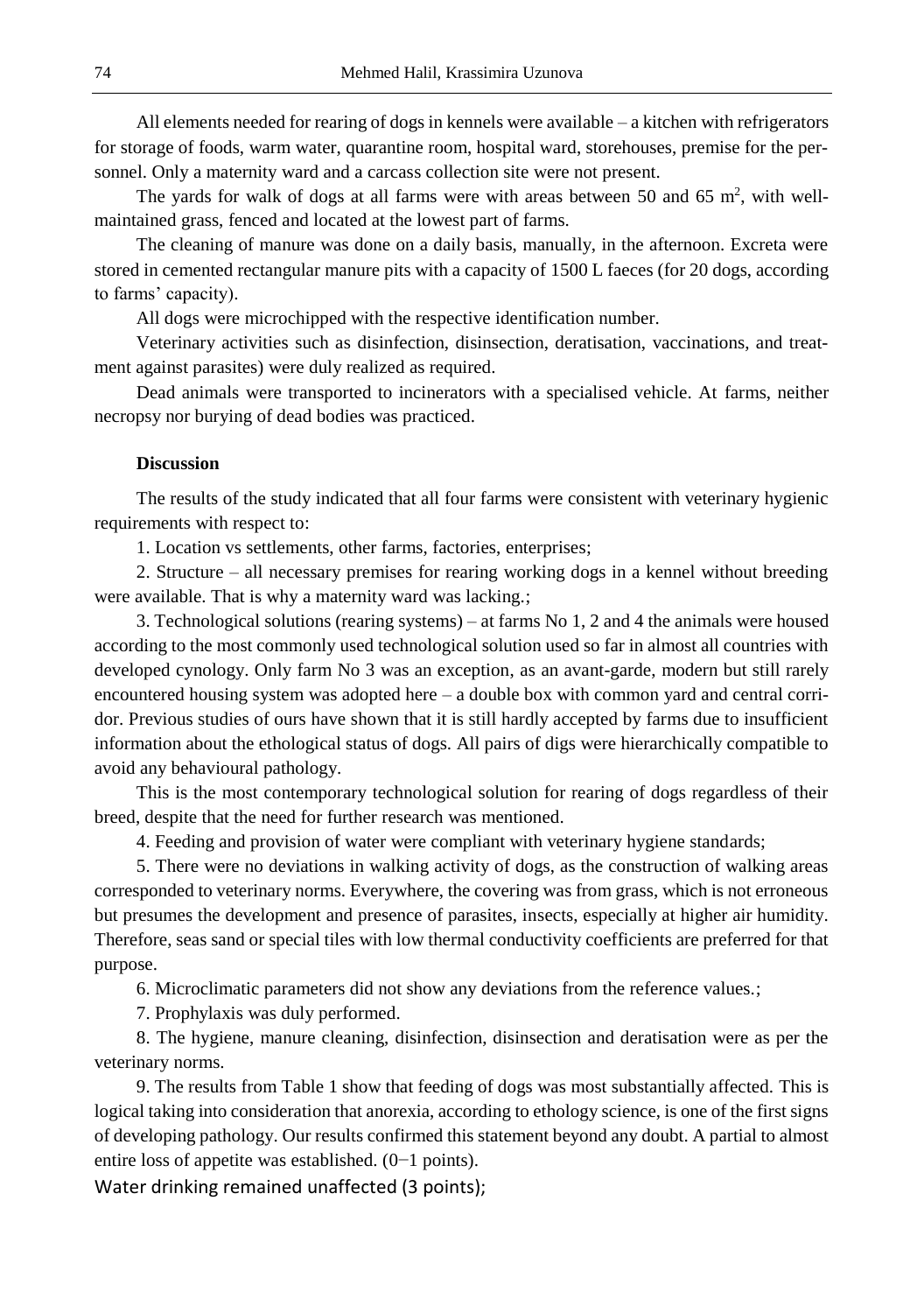The locomotion and rest of animals were also affected. They were almost immobile (0−1 points) and lied down most of the time (3 points);

All diseased dogs demonstrated high extent of anxiety and depression (2−3 points). This was normal having in mind the clinical picture of the disease. The general condition of animals was affected.

Therefore, in rhinitis, the most seriously affected behavioural changes were the appetite, locomotion (prolonged lying down), general condition (lethargy). Decreased appetite was attributed to the fact that dogs' olfaction is the most affected sense in dogs with rhinitis. The number of diseased animals suggested that the pathology was the most prevalent at farm No 2, followed by No 3, No 1 and No 4.

In general, rearing of working dogs was meeting the requirements of veterinary medical standards at all four farms. Nevertheless, as per the history of disease, the rhinitis appeared regularly following a seasonal pattern (spring, autumn, winter). The diagnosis was posed on the basis of the clear clinical signs only, without microbiological examinations.

This expectedly posed the question about the cause for the development of the stubborn pathology.

On the basis of the farm structure, we concluded that the highest prevalence of rhinitis was observed in dogs from farm No 2, which structure was proper, but all premises were built of concrete (a material with very high thermal conductivity coefficient, hard, uncomfortable and cold). There was not a solid partition between the boxes, allowing the contact between dogs and spread of the infection via the air-born route. A lower number of diseased dogs were present in farms No 1 and 3, whose structure was similar but the design – different. Farm No 1 consisted of individual boxes while farm No 3 has adopted the most contemporary dog rearing technology (double box, common yard and central corridor). Nevertheless, the prevalence of the disease at these two farms was almost the same (6 dogs at farm 1 and 7 dogs at farm 2). The results were rather unexpected due to the fact the second technological solution was affirmed as the best one for the moment, especially with respect to the better socialization of dogs but was obviously not the best with regard to more resistant immune system. That is why because despite the avant-garde design, premises were built again from materials with high thermal conductivity coefficient (concrete).

We have also identified other important factors, mostly as the appearance of infectious diseases (rhinitis) was regarded – this conditionally pathogenic disease appears only when the environmental conditions were not compliant to veterinary hygiene standards (Uzunova and Koleva, 2005).

# **Conclusion**

Therefore, from etiological point of view, the quality of materials the premises were built of (especially their thermal conductivity coefficient) were more important than the adopted rearing technology. If building materials are not appropriate, additional materials decreasing the value of  $\lambda$ should be used. Another thing that is necessary is a solid (not only made of tubes) partition between the boxes in order to assure a smaller contact between the animals to reduce the risk of infection spread via the airborne route. This assumption is mostly valid for infections, cold-induced diseases spread via the airborne route. This originates from the clinical picture of the pathology (sneezing, cough, nasal discharge). The problem with non-infectious diseases is somewhat different, but in all instances, an integral application of modern technological solutions and advanced design of facilities using materials with adequate thermal conductivity properties (low thermal conductivity coefficient